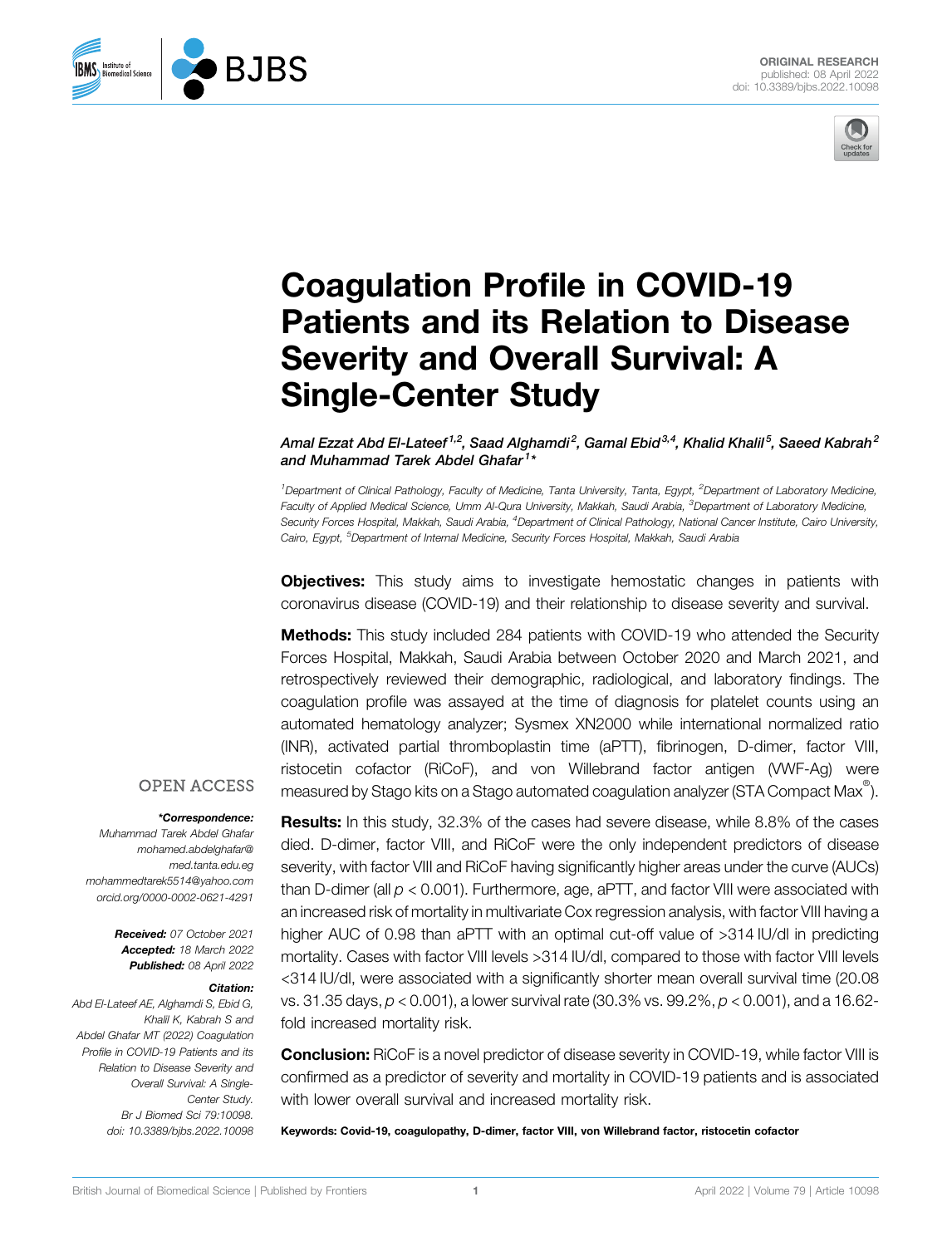#### INTRODUCTION

The coronavirus disease (COVID-19) appeared in Wuhan, Hubei Province, China in 2019, and is caused by the severe acute respiratory syndrome coronavirus 2 (SARS-CoV-2) [\(1\)](#page-7-0). SARS-CoV-2 is a beta genus belonging to the Coronavirinae subfamily of Coronaviridae [\(2\)](#page-7-1). The infection usually spreads through respiratory secretions during coughing, sneezing, or contact with contaminated surfaces. Clinical presentations range from moderate upper respiratory symptoms to severe or critical manifestations, including respiratory distress, coagulopathy, and multiple organ dysfunction leading to death [\(3\)](#page-7-2). The severity of COVID-19 is linked to many risk factors, including immunodeficiency, old age, pregnancy, and comorbidities such as diabetes, malignancy, and chronic lung or kidney disease [\(4\)](#page-7-3). Therefore, early determination of severity is very important to guide the treatment of COVID-19, prevent the development of its complications, and reduce mortality.

Coagulopathy is one of the most common hematological complications of COVID-19, which is mainly associated with venous thromboembolism, multiple organ failure, and poor prognosis ([5](#page-7-4)). Venous thromboembolism was detected in 40% of hospitalized patients with COVID-19 and 22.5% of those treated with prophylactic anticoagulants ([6](#page-7-5)). Although the exact pathogenesis of coagulopathy in COVID-19 has not been fully elucidated, some factors could contribute to the hemostatic changes in COVID-19, including cytokine storm, neutrophil activation, impaired endothelial function, platelet activation, tissue factor expression, and coagulation induction [\(7\)](#page-7-6).

In COVID-19, coagulopathy is manifested by changes in coagulation factors similar to those of sepsis-induced coagulation and can progress to an atypical form of disseminated intravascular coagulation (DIC) lacking thrombocytopenia or hypofibrinogenemia [\(8\)](#page-7-7). Abnormalities of hemostatic factors such as D-dimer at the time of admission were discovered to be associated with disease severity and mortality in Chinese patients with COVID-19 [\(7\)](#page-7-6). Coagulation profile testing can be used to predict prognosis, plan treatment for COVID-19, identify patients who will need anticoagulants, those who will need antiplatelets, and adjust the dose and duration of medications [\(9\)](#page-7-8). In addition, routine coagulation tests are inexpensive and can be used to detect disease severity in COVID-19 patients in areas with limited resources [\(10](#page-7-9)).

COVID-19 is characterized by an abnormal DIC that differs from the typical DIC and shows abnormalities in coagulation markers that are inconsistent between studies with respect to their levels in COVID-19 patients as well as their relationship to disease severity and related mortality ([7](#page-7-6), [11](#page-7-10)). Furthermore, there is limited data about other important coagulation factors that may be linked to coagulopathy in COVID-19, like the ristocetin cofactor (RiCoF). This makes it difficult to control the disease and reduce its severity and mortality.

Endothelial cell activation, the major player in COVID-19 associated coagulopathy and venous thrombosis, is mediated either directly via SARS-CoV-2 infection of the vascular endothelium or indirectly by cytokine storm, complement activation, or hypoxia-induced by SARS-CoV-2, with subsequent release of factor VIII and von Willebrand factor (VWF) ([12\)](#page-7-11). So, we speculated that the coagulation factors, especially factor VIII and VWF, can be increased in COVID-19 patients and can be related to thromboembolic manifestations exacerbating the condition in these patients. Therefore, we conducted this study to investigate the hemostatic changes in patients with COVID-19 with a particular focus on coagulation factors such as factor VIII, von Willebrand factor antigen (VWF-Ag), and RiCoF and their relationships to disease severity and patient survival.

#### Subjects and Methods

This retrospective study included a total of 284 confirmed patients with COVID-19 who attended the Security Forces Hospital, Makkah Al Mukarramah, Saudi Arabia between October 2020 and March 2021. Since the thromboembolic frequency is 5.6% ([13\)](#page-7-12) and the expected number of patients with COVID-19 attending the Security Forces Hospital is 1200, the adequate sample size was calculated to be 214. The sample was calculated using Open Epi software with a confidence limit of 2.8 and a design effect of 1. All cases were newly diagnosed by nasopharyngeal swabs with reverse transcriptase real-time polymerase chain reaction (RT-PCR) for SARS-CoV-2 according to the guidelines of the World Health Organization (WHO) ([14\)](#page-7-13). Patients with viral infections other than SARS-CoV-2, incomplete radiological and/or laboratory data, hereditary or acquired coagulopathy, pregnancy, those who received anticoagulants prior to blood sampling, or those who have comorbidities such as cardiovascular disorders, diabetes mellitus, chronic lung diseases, kidney diseases, liver diseases, cancer, and cerebrovascular diseases were excluded from this study.

Patients were treated according to their disease severity, as recommended by the Guidelines for Supportive Care and Antiviral Therapy for COVID-19 by the Ministry of Health in the Kingdom of Saudi Arabia [\(15](#page-7-14)). Non-severe cases were treated symptomatically at home, whereas severe and critical cases were admitted to the hospital and treated according to their clinical condition. Severe cases received treatment, including antiviral therapy (Lopinavir/Ritonavir, Ribavirin, or Favipiravir), interferon beta-1b, and corticosteroids. Critical cases were admitted to the intensive care unit (ICU) and received antiviral therapy (Remdesivir or Favipiravir), corticosteroids, and tocilizumab for cases of cytokine release syndrome. When necessary, thromboprophylaxis with antibiotics and antifungals is considered in addition to other supportive care measures, including active oxygen therapies such as nasal catheterization, oxygen masks, and high-flow oxygen therapy, as well as respiratory and circulatory support.

The outcomes of this study were disease severity and overall survival. COVID-19 cases were divided according to WHO guidelines ([14\)](#page-7-13) based on their disease severity into four grades that include mild, moderate, severe, and critical disease. The disease is considered severe if clinical symptoms of pneumonia (fever, cough, shortness of breath, and tachypnea) are present with any of the following: respiratory rate >30 breaths/min, oxygen saturation <90% in room air, or signs of acute respiratory distress. It is considered a serious disease once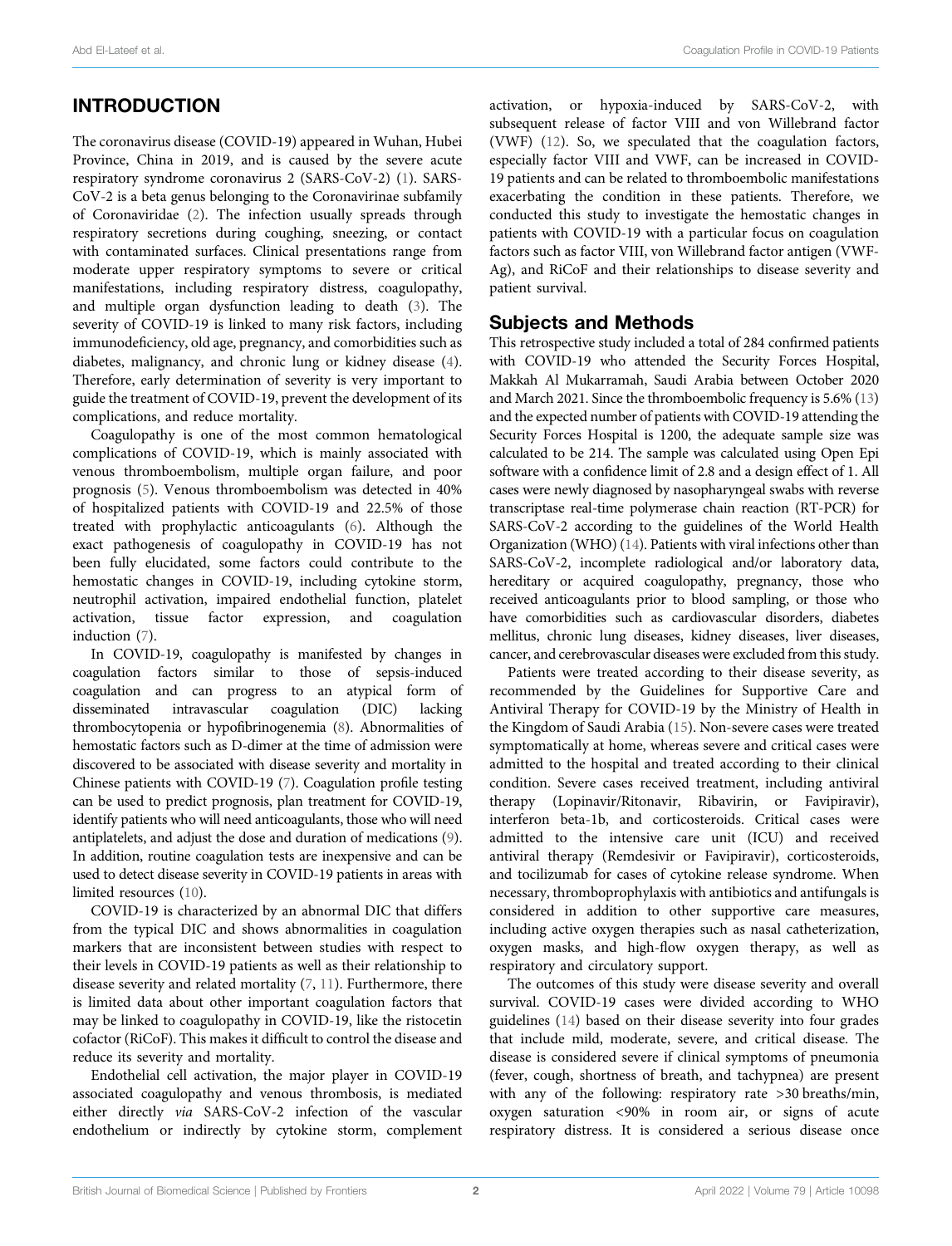acute respiratory distress syndrome, sepsis, or multiorgan failure develops. In this study, COVID-19 patients with mild and moderate diseases were included in one group, the "nonsevere group," while severe and critical cases were included in another group, the "severe/critical group." The overall survival of COVID-19 patients who did not die as survivors or died as nonsurvivors was determined.

The demographic, radiological, and routine laboratory data at the time of diagnosis before receiving any treatment were obtained and collected from the hospital's electronic patient registry. Demographic data included age and gender, while radiological data included the location and pattern of lung infiltrations as determined by chest computed tomography (CT). Routine laboratory data, according to our local COVID-19 protocol, included lactate dehydrogenase (LDH), blood cell counts with absolute neutrophil and lymphocyte counts, and acute phase reactants such as C-reactive protein and ferritin. The coagulation profile was assessed at the time of diagnosis before any treatment was received and included platelet counts, international normalized ratio (INR), activated partial thromboplastin time (aPTT), fibrinogen, D-dimer, and coagulation factors such as factor VIII, RiCoF, and VWF-Ag.

From all patients, 10 ml of venous blood were collected and delivered into EDTA and 3.2% citrated vacutainer tubes. All samples were collected upon the patient's diagnosis. All study participants did not receive any anticoagulant medication before blood samples were drawn. Platelet counts were determined using an automated hematology analyzer, the Sysmex XN2000 (Japan). A coagulation assay including INR, aPTT, fibrinogen, D-dimer, factor VIII, RiCoF, and VWF-Ag was performed using Stago kits (STA®-NeoPTima, Catalog no: 01165, STA®-PTT 5, Catalog no: 00595, STA®-Liquid Fib, Catalog no: 00673, STA®-Liatest D-Di PLUS, Catalog no: 00662, STA®-ImmunoDef VIII, Catalog no: 00728, STA<sup>®</sup>-VWF: RCo, Catalog no: 01191, STA<sup>®</sup>-Liatest VWF: Ag, Catalog no: 00518, respectively) on a Stago automated coagulation analyzer (STA Compact Max<sup>®</sup>, France) according to the manufacturer's instructions. The RiCoF assay, in particular, is based on the change in turbidity of a platelet suspension, which is measured photometrically. The intraassay and inter-assay coefficients of variation of RiCoF are 7.0% and 13.3%, respectively. The laboratory analyses were performed in accordance with the manufacturer's recommendations and laboratory standard operating procedures.

The study was conducted in accordance with the Declaration of Helsinki II. The protocol was approved by the Ethics Committee of the Security Forces Hospital in Makkah, KSA (IRB No. 0394-040121).

#### Statistical Analysis

The data were analyzed using the Statistical Package for the Social Sciences (SPSS) version 20.0 (Armonk, NY, United States: IBM Corp) and MedCalc Statistical Software version 15.8 (MedCalc Software bvba, Ostend, Belgium). Numerical data were presented as mean and standard deviation, or median and interquartile range. They were tested for normality using the Kolmogorov-Smirnov test and compared between severe and non-severe groups, as well as survivors and non-survivors, using the Student's t-test for normally

distributed variables and the Mann-Whitney U test for nonnormally distributed variables. Categorical data were presented as numbers and compared between groups using the Chi-square  $\chi^2$ test. The severity and overall survival were considered dependent variables, while demographic, radiological, and laboratory data were considered independent variables in this study. Predictors of disease severity were evaluated by binary logistic regression analysis, and then significant indicators were analyzed by multivariate logistic regression. Univariate and multivariate Cox regression analyses were used to assess prognostic factors for overall survival. The Kaplen-Meier analysis was used to calculate the overall survival rate and time, and the log-rank test was used to determine significance. The predictive efficacy was determined using receiver operating characteristic (ROC) curve analysis and the areas under the curve (AUCs) for coagulation markers were calculated and compared according to DeLong et al. ([16\)](#page-7-15). The optimal cut-off values were determined by Youden's index. All p-values were two-tailed and were considered significant if they were less than 0.05.

## RESULTS

In this study, a total of 407 patients newly diagnosed with COVID-19 were retrospectively reviewed, and 123 patients were excluded due to incomplete laboratory data, the presence of comorbidities, pregnancy, or receiving medication prior to sampling. Finally, 284 patients with COVID-19 were included. There were 32.3% of patients with severe disease (92 of 284 cases), and 8.8% of cases died (25 of 284). The demographic, radiological, biochemical, inflammatory, and coagulation findings of the COVID-19 patients included in this study are presented in [Table 1](#page-3-0).

In terms of disease severity, there were significant differences in the levels of biochemical, inflammatory, and coagulation markers between non-severe and severe/critical cases, with significant increases in LDH, ferritin, CRP, total WBCs, absolute neutrophil counts, INR, aPTT, D-dimer, fibrinogen, factor VIII, RiCoF, and VWF-Ag, and a significant decrease in the absolute lymphocyte counts in severe/critical cases compared with those with non-severe disease, with no significant difference in the platelet counts. Moreover, cases with severe/critical disease showed a higher degree of diffuse infiltration involving the lung lobes ([Table 1](#page-3-0)).

All previous inflammatory and coagulation markers, as well as CT characteristics, were significantly related to disease severity in univariate analyses. However, multivariate logistic regression analysis revealed that D-dimer, factor VIII, and RiCoF were the only independent predictors of disease severity ([Table 2](#page-4-0)). The predictive value of these coagulation markers was determined using ROC curve analysis ([Figure 1A](#page-4-1)). The AUC of D-dimer is 0.79 (95% CI: 0.74–0.84) with a sensitivity of 69.6%, a specificity of 88.5%, and an optimal cut-off value of >1.7 μg/ml. Factor VIII has an AUC of 0.93 (95% CI: 0.90–0.96) with a sensitivity of 90.2%, a specificity of 95.8%, and an optimal cut-off value of >180 IU/dl, while RiCoF has an AUC of 0.93 (95% CI: 0.89–0.97) with a sensitivity of 89.1%, a specificity of 96.4%, and an optimal cut-off value of >170 IU/dl. Factor VIII and RiCoF have significantly higher AUCs than D-dimer (all  $p < 0.001$ ).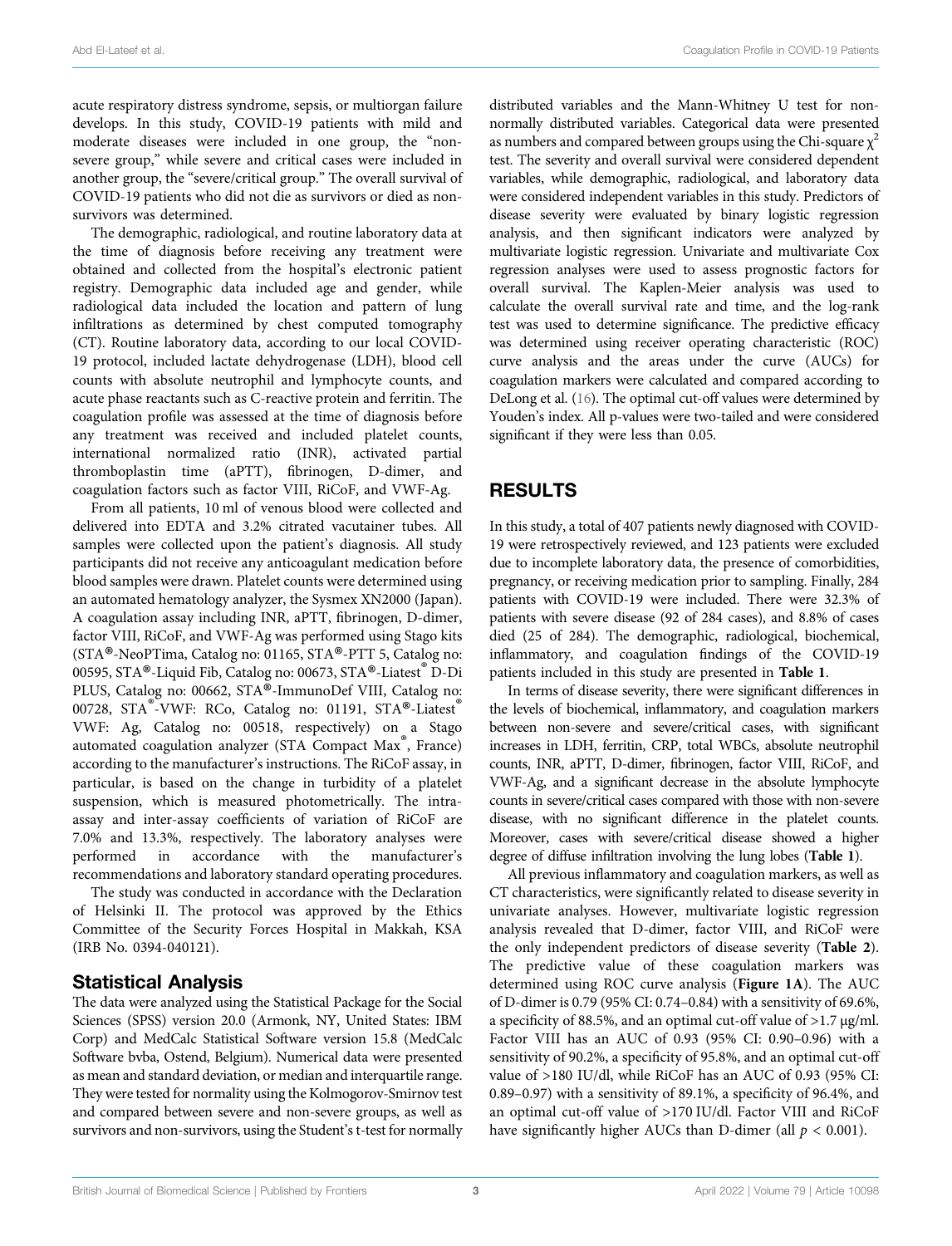#### <span id="page-3-0"></span>TABLE 1 | Basic demographic, radiological, and laboratory characteristics of the studied COVID-19 patients.

|                                                                                                                                                                        | <b>References</b><br>range<br>(Upper-lower<br>limits)                                                            | <b>Total</b><br>$n =$<br>284                                                                                             | Non-severe<br>$n =$<br>192                                                                                         | <b>Severe</b><br>$n =$<br>92                                                                                           | P-value                                                                                                 | <b>Survivor</b><br>$n =$<br>259                                                                                      | Non-survivor<br>$n =$<br>25                                                                                             | P-value                                                                                                      |
|------------------------------------------------------------------------------------------------------------------------------------------------------------------------|------------------------------------------------------------------------------------------------------------------|--------------------------------------------------------------------------------------------------------------------------|--------------------------------------------------------------------------------------------------------------------|------------------------------------------------------------------------------------------------------------------------|---------------------------------------------------------------------------------------------------------|----------------------------------------------------------------------------------------------------------------------|-------------------------------------------------------------------------------------------------------------------------|--------------------------------------------------------------------------------------------------------------|
| Age (Years)<br>Sex (Male/Female)                                                                                                                                       |                                                                                                                  | $52.7 \pm 18.2$<br>162/122                                                                                               | $50.7 \pm 18.6$<br>100/92                                                                                          | $56.9 \pm 16.7$<br>62/30                                                                                               | $0.007*$<br>$0.015*$                                                                                    | $51.4 \pm 18.0$<br>147/112                                                                                           | $66.1 \pm 14.7$<br>15/10                                                                                                | $< 0.001*$<br>0.755                                                                                          |
| Radiological Findings                                                                                                                                                  |                                                                                                                  |                                                                                                                          |                                                                                                                    |                                                                                                                        |                                                                                                         |                                                                                                                      |                                                                                                                         |                                                                                                              |
| Infiltrations (Yes/No)<br>Site (Unilateral/Bilateral)<br>Pattern (Focal/Diffuse)<br>LDH (U/I)<br>Ferritin (ng/ml)                                                      | 230.0-460.0<br>30.0-400.0                                                                                        | 154/130<br>61/93<br>47/107<br>274.5 (177.8)<br>422.6 (843.5)                                                             | 68/124<br>50/18<br>39/29<br>229.0 (102.5)<br>276.1 (469.9)                                                         | 86/6<br>11/75<br>8/78<br>429.5 (211.8)<br>1088.5 (1199.5)                                                              | $< 0.001*$<br>$< 0.001*$<br>$< 0.001*$<br>$0.008*$<br>$0.001*$                                          | 130/129<br>60/70<br>45/85<br>265.0 (151.0)<br>253.3 (706.2)                                                          | 24/1<br>1/23<br>2/22<br>528.0 (325.0)<br>1370.0 (1267.8)                                                                | $< 0.001*$<br>$< 0.001*$<br>$0.010*$<br>$< 0.001*$<br>$< 0.001*$                                             |
| Inflammatory Profile                                                                                                                                                   |                                                                                                                  |                                                                                                                          |                                                                                                                    |                                                                                                                        |                                                                                                         |                                                                                                                      |                                                                                                                         |                                                                                                              |
| CRP (mg/l)<br>Total WBCs $(x 10^9/1)$<br>Absolute neutrophil counts (x10 <sup>9</sup> /l)<br>Absolute lymphocytic counts (x10 <sup>9</sup> /l)                         | $0 - 5.0$<br>$4.0 - 11.0$<br>$2.50 - 6.00$<br>$1.00 - 4.80$                                                      | 2.8(8.4)<br>7.07(4.61)<br>4.69 (4.43)<br>1.37(0.92)                                                                      | 1.6(3.3)<br>6.51(4.07)<br>4.21(3.77)<br>1.49 (0.96)                                                                | 11.4 (11.9)<br>8.59 (8.21)<br>6.24(7.66)<br>1.17(0.74)                                                                 | $< 0.001*$<br>$< 0.001*$<br>$< 0.001*$<br>$0.003*$                                                      | 2.5(6.5)<br>6.75(4.36)<br>4.51 (3.98)<br>1.40(0.97)                                                                  | 10.9 (11.2)<br>16.95 (18.97)<br>15.64 (17.96)<br>1.03(0.76)                                                             | $< 0.001*$<br>$< 0.001*$<br>$< 0.001*$<br>$< 0.001*$                                                         |
| Coaqulation profile                                                                                                                                                    |                                                                                                                  |                                                                                                                          |                                                                                                                    |                                                                                                                        |                                                                                                         |                                                                                                                      |                                                                                                                         |                                                                                                              |
| Platelets counts (x 10 <sup>9</sup> /l)<br><b>INR</b><br>aPTT (Sec)<br>D-dimer (µg/ml)<br>Fibrinogen (mg/dl)<br>Factor VIII (IU/dl)<br>RiCoF (IU/dl)<br>WVF-Ag (IU/dl) | 150-450<br>$0.80 - 1.10$<br>$26.0 - 40.0$<br>$0 - 0.50$<br>200.0-400.0<br>50.0-150.0<br>50.0-200.0<br>50.0-150.0 | 227 (112)<br>1.11(0.14)<br>35.7 (11.0)<br>0.80(1.90)<br>259.0 (205.0)<br>120.0 (156.5)<br>125.0 (176.5)<br>215.0 (150.0) | 236 (101)<br>0.99(0.10)<br>33.0(6.0)<br>0.60(0.60)<br>210.0 (90.0)<br>110.0 (25.0)<br>120.0 (15.0)<br>200.0 (40.0) | 219 (142)<br>1.12(0.28)<br>46.0 (20.0)<br>3.00(4.93)<br>500.0 (210.0)<br>290.0 (63.8)<br>310.0 (79.5)<br>415.5 (221.8) | 0.176<br>$< 0.001*$<br>$< 0.001*$<br>$< 0.001*$<br>$< 0.001*$<br>$< 0.001*$<br>$< 0.001*$<br>$< 0.001*$ | 236 (110)<br>1.00(0.12)<br>34.7(9.0)<br>0.70(1.30)<br>243.3 (165.0)<br>120.0 (90.0)<br>120.0 (60.0)<br>210.0 (113.0) | 117 (160)<br>1.36(0.66)<br>49.0 (36.8)<br>6.10(12.55)<br>603.0 (240.0)<br>340.0 (29.0)<br>354.0 (62.5)<br>510.0 (149.5) | $< 0.001*$<br>$< 0.001*$<br>$< 0.001*$<br>$< 0.001*$<br>$< 0.001*$<br>$< 0.001*$<br>$< 0.001*$<br>$< 0.001*$ |

n, number; CRP, C-reactive protein; LDH, lactate dehydrogenase; WBCs, white blood cells; INR, international normalized ratio; aPTT, activated partial thromboplastin time; RiCoF, ristocetin cofactor; VWF-Ag, von Willebrand Factor Antigen.

Data are presented as Mean ± Standard Deviation or median (interquartile range) or number.

\*Statistically significant at  $p \leq 0.05$ .

There were significant differences in CT findings as well as levels of biochemical, inflammatory, and coagulation markers between survivors and non-survivors. Compared to the survivors, non-survivors showed a significant increase in LDH, ferritin, CRP, total WBCs, absolute neutrophil counts, INR, aPTT, D-dimer, fibrinogen, factor VIII, RiCoF, and VWF-Ag and a significant decrease in platelet counts and absolute lymphocyte counts ([Table 1](#page-3-0)). Furthermore, non-survivors showed a high frequency of bilateral diffuse lung infiltrations.

In a univariate Cox regression analysis, increased age, presence of lung infiltrates, higher severity score, increased LDH, total WBCs, absolute neutrophil counts, INR, aPTT, factor VIII, RiCoF, VWF-Ag, and decreased platelet counts were all associated with increased mortality risk, whereas only age, total WBCs, absolute neutrophil counts, aPTT, and factor VIII were associated with increased mortality in a multivariate Cox regression analysis ([Table 2](#page-4-0)). Therefore, we tested the predictive value of these coagulation markers for mortality using ROC curve analysis ([Figure 1B](#page-4-1)) and found that factor VIII has a significantly higher AUC of 0.98 (95% CI: 0.95–0.99) than aPTT (0.83 [95% CI: 0.78–0.87],  $p = 0.001$ ).

The optimal cut-off value of factor VIII was >314 IU/dl in predicting mortality, and cases with factor VIII levels >314 IU/dl compared to those with factor VIII levels ≤314 IU/dl were associated with a significantly shorter mean overall survival time (20.08 [95% CI: 16.93–23.26] vs. 31.35 [95% CI: 26.08–36.63] days,  $p < 0.001$ ), a lower survival rate (30.3% vs. 99.2%,  $p < 0.001$ ) (**[Figure 2](#page-5-0)**), and an increased risk of mortality (HR: 16.62 [95% CI: 3.68–75.04],  $p < 0.001$ ).

#### **DISCUSSION**

This study was conducted to investigate coagulation markers in a large cohort of COVID-19 patients and their relationship to disease severity and mortality in order to confirm the findings of previous studies. As far as we know, this is the first study to investigate the role of RiCoF in predicting COVID-19 severity and mortality.

Thrombocytopenia occurs most commonly in DIC and is associated with organ dysfunction [\(17\)](#page-7-16). Our study revealed that the average platelet count is normal in COVID-19 patients as reported in some previous studies [\(7](#page-7-6)[,18\)](#page-7-17). This can be explained by the presence of inflammation in the lung that leads to the secretion of thrombopoietin, which stimulates platelet production in COVID-19 patients [\(19](#page-7-18)). The low platelet count was detected in only 12–36% of COVID-19 patients [\(5](#page-7-4), [20](#page-7-19)). Furthermore, in this study, platelet counts did not differ between severe and non-severe cases, which is inconsistent between studies. Although some studies have found that platelet counts and thrombocytopenia do not correlate with COVID-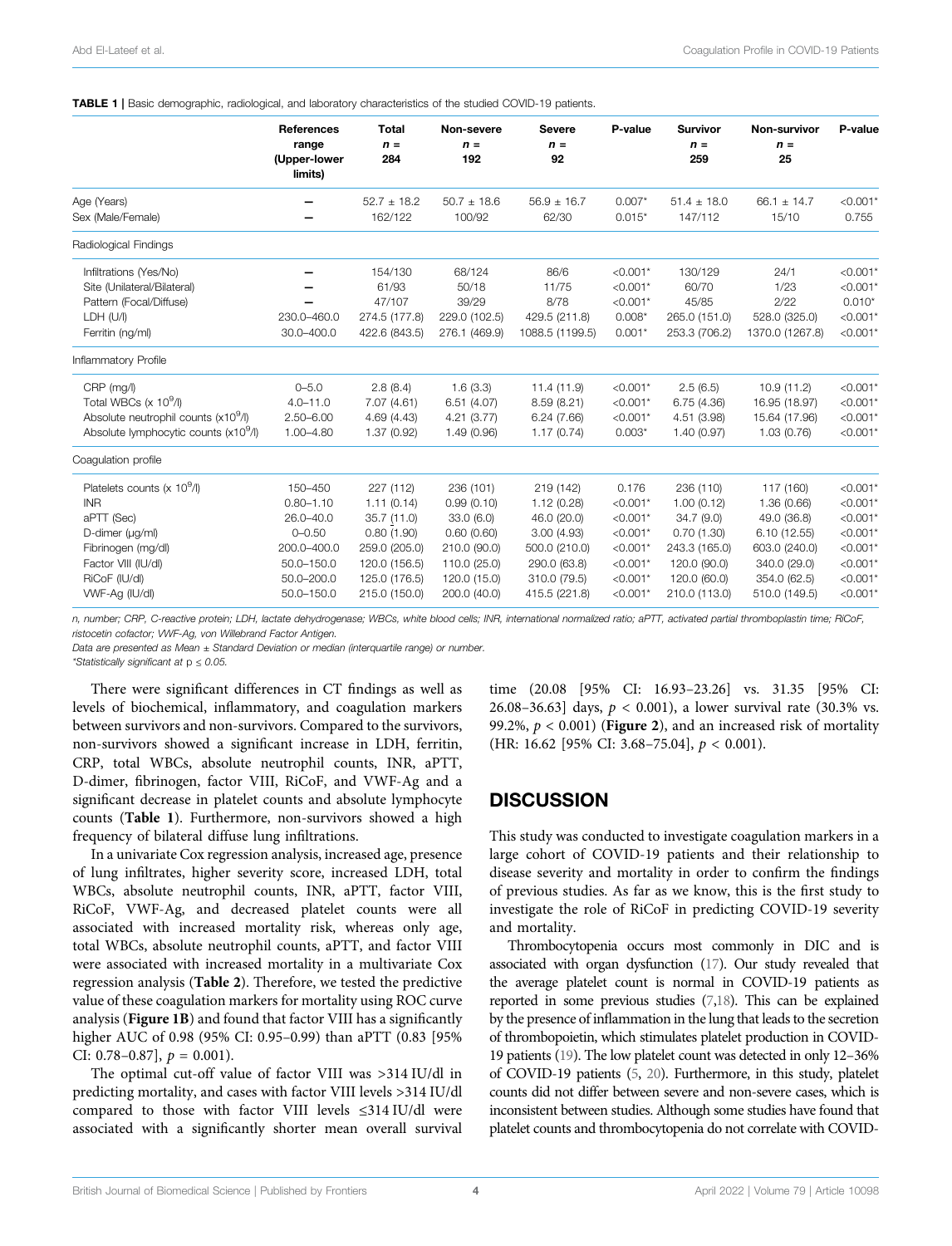<span id="page-4-0"></span>

|                                                           |                            | <b>Disease severity</b> | <b>Disease mortality</b>     |          |                     |            |                              |            |
|-----------------------------------------------------------|----------------------------|-------------------------|------------------------------|----------|---------------------|------------|------------------------------|------------|
|                                                           | Univariate analysis        |                         | <b>Multivariate analysis</b> |          | Univariate analysis |            | <b>Multivariate analysis</b> |            |
|                                                           | OR (95% CI)                | P-value                 | OR (95% CI)                  | P-value  | HR (95% CI)         | P-value    | HR (95% CI)                  | P-value    |
| Age (Years)                                               | $1.21(1.05 - 1.40)$        | $0.008*$                | $0.94(0.56 - 1.60)$          | 0.944    | $1.44(1.09 - 1.91)$ | $0.011*$   | 2.05 (1.25-3.35)             | $0.004*$   |
| Sex (Male/Female)                                         | $1.90(1.13 - 3.2)$         | $0.015*$                | 1.68<br>$(0.28 - 10.21)$     | 0.576    | 1.21 (0.53-2.76)    | 0.649      |                              |            |
| Radiological Findings                                     |                            |                         |                              |          |                     |            |                              |            |
| Infiltrations (Yes/No)                                    | 26.14<br>$(10.85 - 62.94)$ | $< 0.001*$              | 5.41<br>$(0.99 - 38.55)$     | 0.102    | 7.94 (1.02-61.75)   | $0.048*$   | 5.94<br>$(0.88 - 55.76)$     | 0.112      |
| Site (Bilateral vs. Unilateral)                           | 18.94 (8.25-43.48)         | $< 0.001*$              | 1.67<br>$(0.19 - 15.00)$     | 0.469    | 2.37 (0.32-17.63)   | 0.401      |                              |            |
| Pattern (Diffuse vs. Focal)                               | 12.78 (5.33-30.60)         | $< 0.001*$              | 4.86<br>$(0.71 - 33.11)$     | 0.106    | 1.57 (0.37-6.73)    | 0.547      |                              |            |
| Severity (Severe/Critical vs. Non-<br>severe)             |                            |                         |                              |          | 3.11 (1.02-9.49)    | $0.046*$   | 1.74<br>$(0.28 - 10.91)$     | 0.557      |
| LDH (U/I)                                                 | 1.37 (1.09-1.72)           | $0.007*$                | $0.75(0.40 - 1.40)$          | 0.362    | $1.16(1.04 - 1.32)$ | $0.014*$   | 1.02 (0.96-1.09)             | 0.524      |
| Ferritin (ng/ml)                                          | $1.31(1.19 - 1.44)$        | $< 0.001*$              | $1.06(0.94 - 1.13)$          | 0.571    | $1.02(0.99 - 1.05)$ | 0.162      |                              |            |
| Inflammatory Profile                                      |                            |                         |                              |          |                     |            |                              |            |
| CRP (mg/l)                                                | $1.41(1.28 - 1.55)$        | $< 0.001*$              | $0.98(0.87 - 1.28)$          | 0.906    | $0.96(0.88 - 1.06)$ | 0.418      |                              |            |
| Total WBCs $(x 10^9/1)$                                   | $1.13(1.07 - 1.19)$        | $< 0.001*$              | $0.91(0.66 - 1.11)$          | 0.318    | $1.05(1.01 - 1.09)$ | $0.027*$   | 1.61 (0.98-3.64)             | $0.009*$   |
| Absolute neutrophil counts ( $\times$ 10 <sup>9</sup> /l) | $1.12(1.07 - 1.18)$        | $< 0.001*$              | $0.42(0.09 - 2.00)$          | 0.273    | $1.05(1.01 - 1.10)$ | $0.014*$   | 3.61 (1.31-9.97)             | $0.011*$   |
| Absolute lymphocytic counts (x 10 <sup>9</sup> /l)        | $0.65(0.46 - 0.92)$        | $0.016*$                | $0.37(0.40 - 3.11)$          | 0.359    | $0.53(0.25 - 1.13)$ | 0.102      |                              |            |
| Coagulation profile                                       |                            |                         |                              |          |                     |            |                              |            |
| Platelets counts (x 10 <sup>9</sup> /l)                   | $0.92(0.73 - 1.18)$        | 0.517                   |                              | —        | $0.62$ (0.39-0.98)  | $0.039*$   | $0.76(0.45 - 1.30)$          | 0.318      |
| <b>INR</b>                                                | $1.47(1.25 - 1.74)$        | $< 0.001*$              | 1.05 (0.82-1.35)             | 0.692    | $1.07(1.02 - 1.12)$ | $0.011*$   | $0.94(0.83 - 1.07)$          | 0.355      |
| aPTT (sec)                                                | 1.41 (1.29-1.55)           | $< 0.001*$              | 1.12 (0.96-1.19)             | 0.298    | $1.08(1.05 - 1.12)$ | $< 0.001*$ | $1.10(1.05 - 1.15)$          | $< 0.001*$ |
| D-dimer (µg/ml)                                           | $1.27(1.16 - 1.40)$        | $< 0.001*$              | $0.75(0.58 - 0.97)$          | $0.028*$ | $1.04(0.98 - 1.10)$ | 0.190      |                              |            |
| Fibrinogen (mg/dl)                                        | 1.84 (1.59-2.13)           | $< 0.001*$              | 1.37 (0.88-2.13)             | 0.167    | $1.04(0.96 - 1.12)$ | 0.372      |                              |            |
| Factor VIII (IU/dl)                                       | 1.83 (1.62-2.08)           | $< 0.001*$              | 1.58 (1.11-2.26)             | $0.011*$ | $1.42(1.15 - 1.74)$ | $0.001*$   | $1.32(1.08 - 2.14)$          | $0.016*$   |
| RiCoF (IU/dl)                                             | 1.67 (1.50-1.86)           | $< 0.001*$              | 1.63 (0.98-2.72)             | $0.040*$ | $1.12(1.03 - 1.21)$ | $0.006*$   | $0.96(0.69 - 1.32)$          | 0.788      |
| WVF-Ag (IU/dl)                                            | 1.40 (1.29-1.52)           | $< 0.001*$              | $0.82$ (0.58-1.15)           | 0.245    | $1.11(1.04 - 1.18)$ | $0.001*$   | 1.05 (0.86-1.29)             | 0.629      |

OR, odds ratio; HR, hazards ratio; CI, confidence interval; CRP, C-reactive protein; LDH, lactate Dehydrogenase; WBCs, white blood cells; INR, international normalized ratio; aPTT, activated partial thromboplastin time; RiCoF, ristocetin cofactor; VWF-Ag, von Willebrand Factor Antigen.

All variables with  $p < 0.05$  was included in the multivariate.

\*Statistically significant at p ≤ 0.05.



<span id="page-4-1"></span>FIGURE 1 | Performance characteristics of coagulation markers in COVID-19 patients: (A) ROC curve analysis of D-dimer, factor VIII, and RiCoF for predicting COVID-19 disease severity, (B) ROC curve analysis of aPTT and factor VIII for predicting COVID-19 mortality.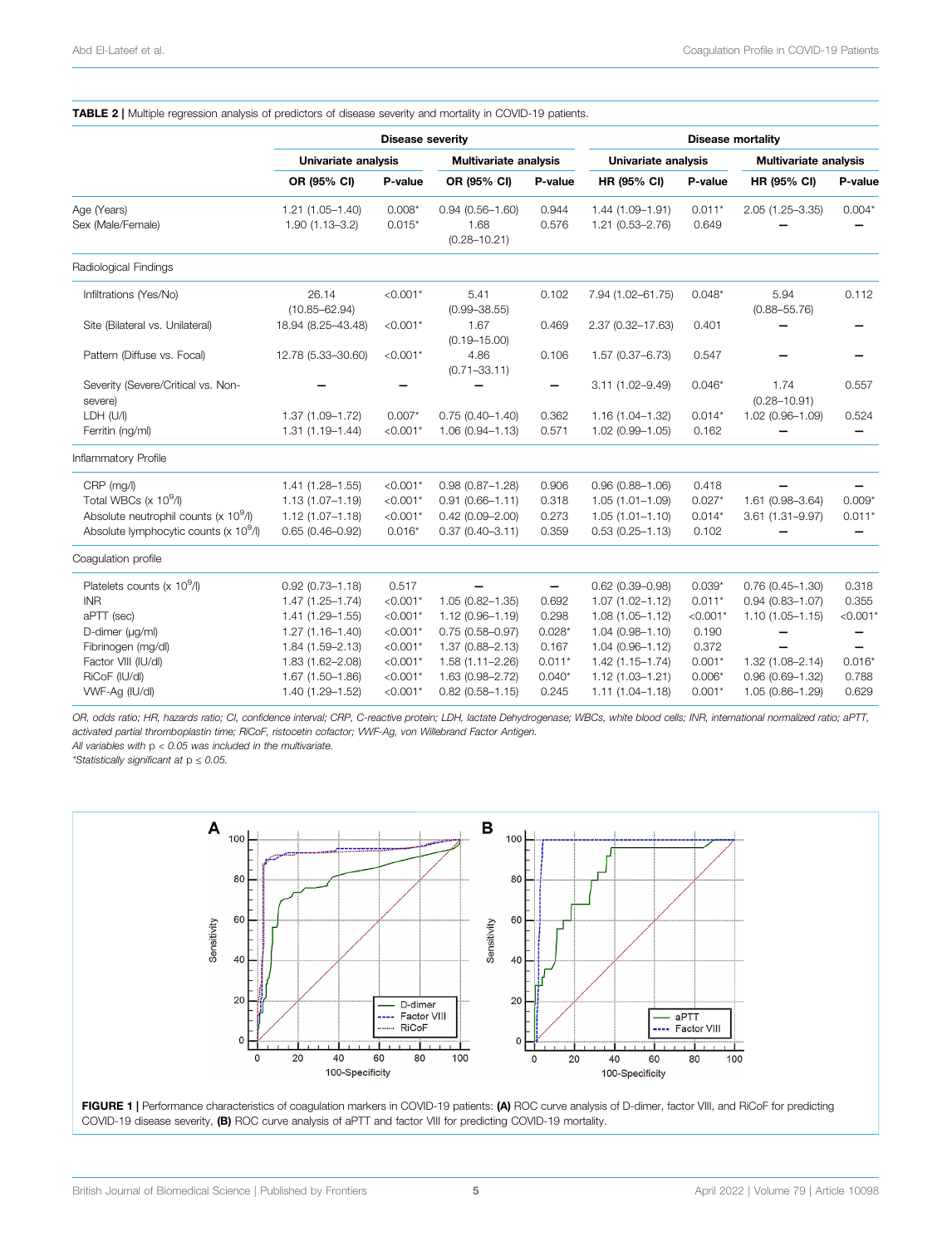

<span id="page-5-0"></span>19 disease severity ([11](#page-7-10), [21](#page-7-20)), others have found a significant association between severity and platelet counts as low as  $31 \times 10^9$ /L in a metaanalysis of 1,779 patients with COVID-19 [\(22\)](#page-7-21), particularly when D-dimer levels reach six times normal ([7\)](#page-7-6). On the other hand, platelet counts were lower in non-survivors than in survivors in our COVID-19 patients, which is consistent with previous studies in this regard. These studies found thrombocytopenia is associated with a more than fivefold increased risk of death [\(22](#page-7-21)–[24](#page-7-22)). This indicates that the typical DIC can develop in COVID-19 patients, specifically in the late stages [\(7\)](#page-7-6). Also, secondary infection may be a cause of thrombocytopenia in critical diseases, especially in cases of mechanical ventilation [\(23](#page-7-23), [24](#page-7-22)). Moreover, drugs such as heparin should not be ignored as a cause of thrombocytopenia, but they are not applicable to this study because blood samples were taken for analysis before any treatment ([25](#page-7-24)).

PT, INR, and aPTT are often elevated in DIC, especially in its acute form ([17\)](#page-7-16). In contrast to conventional sepsis, normal PT and aPTT are usually observed in COVID-19 patients, with only 6% of them having prolonged PT and/or aPTT ([3](#page-7-2)). In this study, the mean aPTT is normal in cases of COVID-19 while the INR is slightly elevated, as reported by Yin et al. [\(26](#page-7-25)) who found an increase in PT level in COVID-19 patients compared to controls, while no increase in Caucasian patients was detected by Fogarty et al. ([11\)](#page-7-10). Furthermore, aPTT and INR are more elevated in severe versus non-severe and survivors versus non-survivors in this study. Studies have shown significantly higher INR and aPTT prolongation among severely affected and critically ill COVID-19 patients ([27\)](#page-7-26) as well as non-survivors [\(28](#page-7-27)), whereas other studies did not find any significant association with disease severity or mortality [\(7,](#page-7-6) [18](#page-7-17)). Activation of pathogen-associated molecular pathways is induced by SARS-CoV-2 infection, which causes activation of intrinsic and extrinsic coagulation cascades, leading to increased aPTT and INR, respectively ([29\)](#page-7-28).

Fibrinogen, a highly specific marker for the diagnosis of DIC, can be low in severe and late DIC cases [\(17](#page-7-16)). The presence of hyperfibrinogenemia was detected in most of the COVID-19 patients, with a mean of 4.55  $g/L$  ([7](#page-7-6)). In this study, fibrinogen was elevated in severe COVID-19 cases as well as in non-survivors. Similar results were observed by Tang et al. [\(7\)](#page-7-6), Fogarty et al. ([11\)](#page-7-10), and Long H et al. ([28\)](#page-7-27) regarding the severity of the disease. In contrast to our findings, the degree of elevation is more closely related to the level of interleukin (IL)-6 than to the mortality rate [\(7,](#page-7-6)[30](#page-7-29)). However, progressive hypofibrinogenemia is strongly associated with mortality, and a fibrinogen level of less than 1 g/L was detected in about 29% of cases in the late stages ([7](#page-7-6)). As fibrinogen is an acute phase reactant protein, its increased level in our study indicates inflammation rather than consumption, which is a typical feature of DIC. These findings support the fact that a typical DIC is not a common feature of COVID-19.

D-dimer, a highly sensitive marker of DIC [\(17](#page-7-16)), is elevated in 36% of COVID-19 patients with an average of 0.9 mg/L [\(20\)](#page-7-19). In our study, D-dimer was increased in our cases upon admission. Furthermore, D-dimer is independently associated with severity risk with a predictive value of 0.79. This result was similar to studies by Tang et al. [\(7](#page-7-6)), Han et al. ([18](#page-7-17)), and Long et al. [\(28\)](#page-7-27) who reported a more than threefold increase in D-dimer levels above normal. In this study, D-dimer is increased in severe and nonsurviving cases. Consistent with our results, increased levels of D-dimer in severe disease with a mean difference of 2.97 mg/L were detected in the pooled analysis of 4 studies with 553 patients with COVID-19 by Lippi et al. [\(31\)](#page-7-30) as well as a mean difference of 0.60 in a recent meta-analysis by Chaudhary et al. [\(32\)](#page-7-31). In early 2020, Escher et al. described a progressive increase in D-dimer levels in a consecutive series of five COVID-19 cases with severe disease who had been admitted to ICU. They found that D-dimer levels dropped steadily or even normalized after low molecular weight heparin was given to these cases ([33](#page-7-32)–[35\)](#page-7-33). In previous studies, non-survivors showed an increase in D-dimer levels of more than 3.5-fold, with more than 80% of them having D-dimer levels >1 mg/L [\(7,](#page-7-6)[23](#page-7-23)). In the early stages of COVID-19 disease, endothelial damage caused by the virus leads to hypercoagulation with subsequent release of thrombin in the absence of fibrinolysis, thus increasing the level of D-dimer [\(36\)](#page-7-34). It can also rise because of pulmonary venous thrombosis or hypoxia-induced thrombosis caused by hyperviscosity [\(37\)](#page-7-35).

In this study, the median VWF-Ag level was significantly elevated in COVID-19 cases while the median factor VIII and RiCoF levels fell within the normal range. Consistent with our results, previous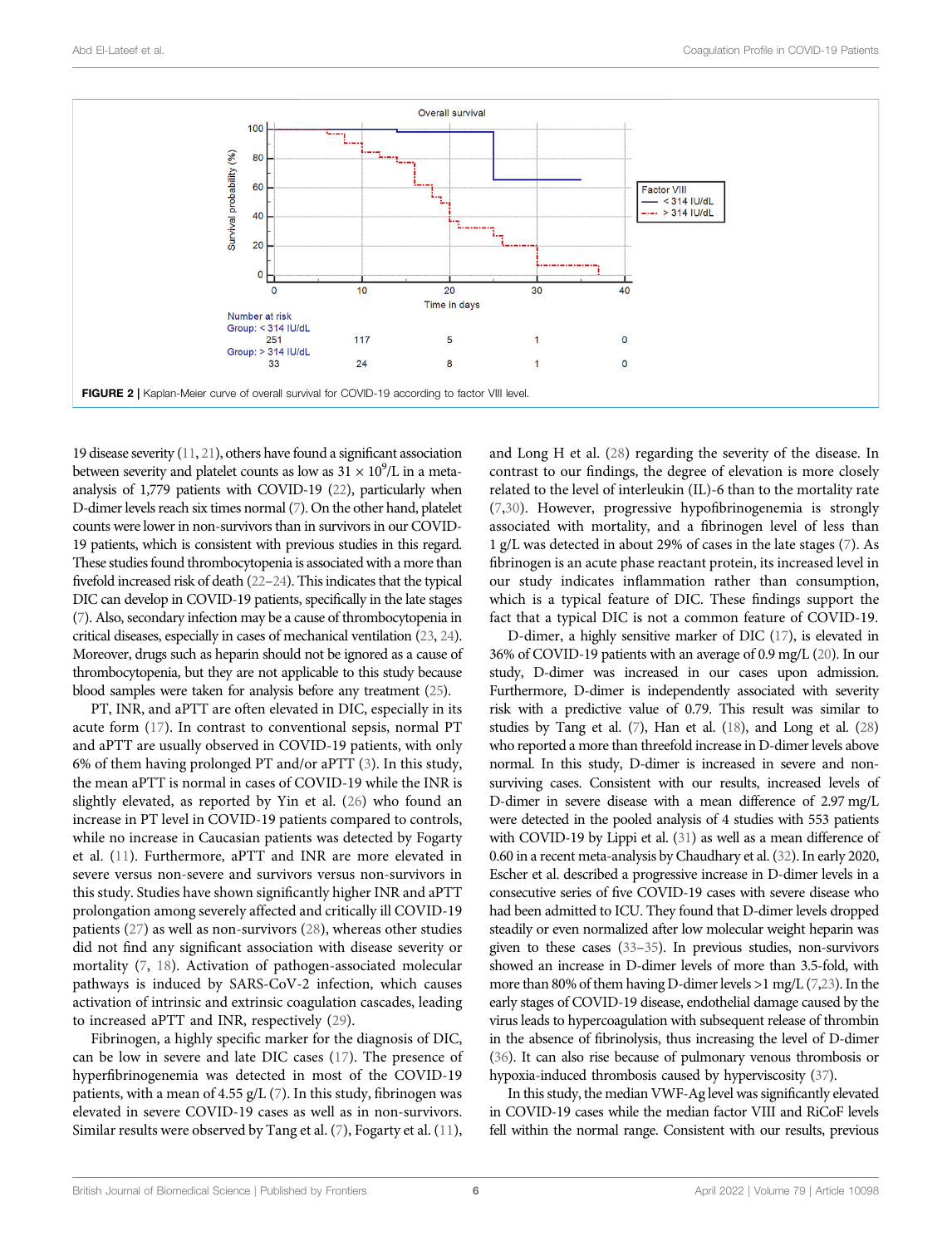studies showed that COVID-19 patients showed elevated levels of VWF-Ag ([8](#page-7-7), [13](#page-7-12), [38\)](#page-7-36) with no significant difference in factor VIII levels compared to non-COVID-19 patients ([39](#page-8-0)). However, studies reported some different findings from our study in this regard, with elevated factor VIIIc levels [\(8](#page-7-7), [13](#page-7-12), [38,](#page-7-36) [39\)](#page-8-0) and RiCoF activity being detected in COVID-19 patients [\(8\)](#page-7-7). Furthermore, factor VIII, RiCoF, and VWF-Ag were significantly elevated in severe and nonsurvivors in this study. Factor VIII and RiCoF are the most important predictors of disease severity, with higher predictive values than D-dimer. Factor VIII is an independent predictor of COVID-19 mortality with a higher predictive value than aPTT and is associated with a significantly lower overall survival rate of 30.3% and a 16.62 fold increased risk of death. In this context, several studies have reported that factor VIII levels are increased among COVID-19 patients admitted to the ICU [\(40](#page-8-1)), with VWF-Ag being an important predictor associated with in-hospital mortality in COVID-19 patients [\(38\)](#page-7-36). Escher et al. reported that factor VIII, as well as VWF activity and antigen, were massively elevated in a consecutive series of five COVID-19 cases with severe diseases admitted to ICU [\(33](#page-7-32)–[35](#page-7-33)), whereas ADAMTS13 activity was normal in three cases, ruling out the possibility of thrombotic thrombocytopenic purpura in these cases. Although these cases improved following the administration of low molecular weight heparin, VWF and factor VIII levels remained elevated or mildly decreased [\(33\)](#page-7-32). Endothelial stimulation and dysfunction are mediated by SARS-CoV-2 stimulation of the angiotensin-converting enzyme 2 receptor on the surface of endothelial cells and cytokine storm in COVID-19, resulting in the release of VWF and factor VIII from the endothelium. The active endothelium will express adhesion molecules, resulting in platelet activation, recruitment, and the formation of the platelet plug that provides an adhesion site for coagulation proteins. Tissue factor expression from damaged endothelium with platelet activation and increased levels of VWF and FVIII will create a hypercoagulable state in COVID patients with thrombin generation and fibrin clot formation [\(12](#page-7-11)). Furthermore, VWF and FVIII have been long recognized as acute phase reactants with elevated levels indicating endothelial dysfunction and inflammation in a variety of disorders, including coronary artery disease, autoimmune disease, trauma, and infections ([41](#page-8-2), [42\)](#page-8-3). Cytokines such as tumor necrosis factor-alpha, IL-6, and IL-8 promote the release of VWF multimers and FVIII [\(43](#page-8-4)). Thus, the elevated VWF and FVIII levels in COVID-19 indicate the state and degree of inflammation.

This study has a number of limitations. First, it is a single-center study; however, the sample size is adequate. Second, other coagulation factors were not investigated as they were not included in the routine laboratory analysis of our patients. Third, dynamic changes in coagulation markers during the course of the disease were not investigated in this study. Fourth, it is not possible to assess the effect of treatment as a prognostic factor for survival due to the wide variety of protocols used between cases and which are applied according to their clinical condition. Finally, the VWF data have not been controlled for the ABO blood group. Therefore, other coagulation factors and dynamic changes in coagulation markers during the course of COVID-19 need to be further studied in future studies. This work represents an advance in biomedical science because it confirms the previous findings of factor VIII, D-dimer, and aPTT as predictors of severity and/or mortality of COVID-19, and presents RiCoF as a novel predictor of severity in COVID-19 patients.

#### SUMMARY TABLE

#### What is Known About This Topic

- Coagulopathy is a common hematological feature of COVID-19 associated with venous thromboembolism, multi-organ failure, and poor prognosis.
- Coagulopathy in COVID-19 is presented by atypical disseminated intravascular coagulation with variable alterations of coagulation markers.
- Coagulation profile assay can predict the prognosis and direct treatment of COVID-19 in relation to thromboprophylaxis and anti-coagulants.

#### What This Work Adds

- RiCoF is a novel predictor of disease severity in COVID-19 with higher accuracy than D-dimer.
- Factor VIII, D-dimer, and aPTT are confirmed as predictors of disease severity and/or mortality in COVID-19.
- Factor VIII >314 IU/dl is associated with lower overall survival and 16.62-fold increased mortality risk in COVID-19 patients.

#### DATA AVAILABILITY STATEMENT

The original contributions presented in the study are included in the article/Supplementary Material, further inquiries can be directed to the corresponding author.

## ETHICS STATEMENT

The studies involving human participants were reviewed and approved by Ethics Committee of the Security Forces Hospital in Makkah, Saudi Arabia (IRB No.: 0394-040121). Written informed consent to participate in this study was provided by the participants' legal guardian/next of kin.

## AUTHOR CONTRIBUTIONS

All authors contributed equally in the study designing, data analysis and the manuscript writing. AAE-L, SA, GE, and SK performed the laboratory investigations. AAE-L and MA performed data analysis. Patients' selection and clinical evaluation were performed by KK. All authors have revised and approved the final draft of the paper.

# CONFLICT OF INTEREST

The authors declare that the research was conducted in the absence of any commercial or financial relationships that could be construed as a potential conflict of interest.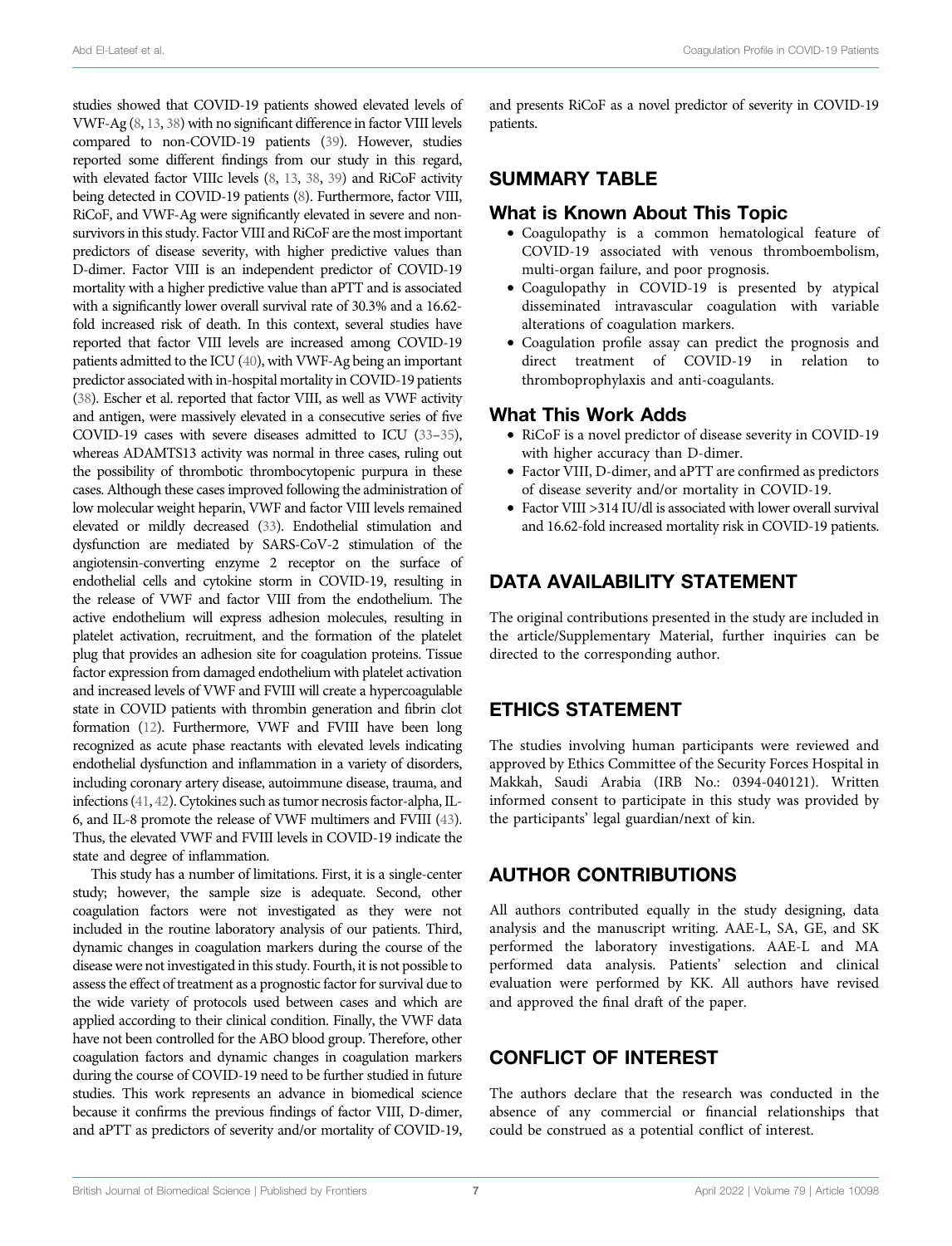British Journal of Biomedical Science | Published by Frontiers April 2022 | Volume 79 | Article 10098 8

# **REFERENCES**

- <span id="page-7-0"></span>1. Zhu N, Zhang D, Wang W, Li X, Yang B, Song J, et al. A Novel Coronavirus from Patients with Pneumonia in China, 2019. N Engl J Med (2020) 382(8): 727–33. doi[:10.1056/nejmoa2001017](https://doi.org/10.1056/nejmoa2001017)
- <span id="page-7-1"></span>2. Yin Y, Wunderink RG. MERS, SARS and Other Coronaviruses as Causes of Pneumonia. Respirology (2018) 23(2):130–7. doi[:10.1111/resp.13196](https://doi.org/10.1111/resp.13196)
- <span id="page-7-2"></span>3. Han W, Quan B, Guo Y, Zhang J, Lu Y, Feng G, et al. The Course of Clinical Diagnosis and Treatment of a Case Infected with Coronavirus Disease 2019. J Med Virol (2020) 92(5):461–3. doi[:10.1002/jmv.25711](https://doi.org/10.1002/jmv.25711)
- <span id="page-7-3"></span>4. Yue H, Bai X, Bai X, Wang J, Yu Q, Liu W, et al. Clinical Characteristics of Coronavirus Disease 2019 in Gansu Province, China. Ann Palliat Med (2020) 9(4):1404–12. doi:[10.21037/apm-20-887](https://doi.org/10.21037/apm-20-887)
- <span id="page-7-4"></span>5. Al-Samkari H, Karp Leaf RS, Dzik WH, Carlson JCT, Fogerty AE, Waheed A, et al. COVID-19 and Coagulation: Bleeding and Thrombotic Manifestations of SARS-CoV-2 Infection. Blood (2020) 136(4):489–500. doi:[10.1182/blood.](https://doi.org/10.1182/blood.2020006520) [2020006520](https://doi.org/10.1182/blood.2020006520)
- <span id="page-7-5"></span>6. Bikdeli B, Madhavan MV, Jimenez D, Chuich T, Dreyfus I, Driggin E, et al. COVID-19 and Thrombotic or Thromboembolic Disease: Implications for Prevention, Antithrombotic Therapy, and Follow-Up. J Am Coll Cardiol (2020) 75(23):2950–73. doi:[10.1016/j.jacc.2020.04.031](https://doi.org/10.1016/j.jacc.2020.04.031)
- <span id="page-7-6"></span>7. Tang N, Li D, Wang X, Sun Z. Abnormal Coagulation Parameters Are Associated with Poor Prognosis in Patients with Novel Coronavirus Pneumonia. J Thromb Haemost (2020) 18(4):844–7. doi[:10.1111/jth.14768](https://doi.org/10.1111/jth.14768)
- <span id="page-7-7"></span>8. Panigada M, Bottino N, Tagliabue P, Grasselli G, Novembrino C, Chantarangkul V, et al. Hypercoagulability of COVID-19 Patients in Intensive Care Unit: A Report of Thromboelastography Findings and Other Parameters of Hemostasis. J Thromb Haemost (2020) 18(7):1738–42. doi[:10.1111/jth.14850](https://doi.org/10.1111/jth.14850)
- <span id="page-7-8"></span>9. Quintana-Díaz M, Andrés-Esteban EM, Ramírez-Cervantes KL, Olivan-Blázquez B, Juárez-Vela R, Gea-Caballero V. Coagulation Parameters: An Efficient Measure for Predicting the Prognosis and Clinical Management of Patients with COVID-19. J Clin Med (2020) 9(11):3482. doi:[10.3390/](https://doi.org/10.3390/jcm9113482) [jcm9113482](https://doi.org/10.3390/jcm9113482)
- <span id="page-7-9"></span>10. Araya S, Mamo MA, Tsegay YG, Atlaw A, Aytenew A, Hordofa A, et al. Blood Coagulation Parameter Abnormalities in Hospitalized Patients with Confirmed COVID-19 in Ethiopia. PLoS One (2021) 16(6):e0252939. doi[:10.1371/journal.pone.0252939](https://doi.org/10.1371/journal.pone.0252939)
- <span id="page-7-10"></span>11. Fogarty H, Townsend L, Ni Cheallaigh C, Bergin C, Martin-Loeches I, Browne P, et al. COVID19 Coagulopathy in Caucasian Patients. Br J Haematol (2020) 189(6):1044–9. doi[:10.1111/bjh.16749](https://doi.org/10.1111/bjh.16749)
- <span id="page-7-11"></span>12. Ward SE, Curley GF, Lavin M, Fogarty H, Karampini E, McEvoy NL, et al. Von Willebrand Factor Propeptide in Severe Coronavirus Disease 2019 (COVID-19): Evidence of Acute and Sustained Endothelial Cell Activation. Br J Haematol (2021) 192(4):714–9. doi[:10.1111/bjh.17273](https://doi.org/10.1111/bjh.17273)
- <span id="page-7-12"></span>13. Helms J, Tacquard C, Tacquard C, Severac F, Leonard-Lorant I, Ohana M, et al. High Risk of Thrombosis in Patients with Severe SARS-CoV-2 Infection: a Multicenter Prospective Cohort Study. Intensive Care Med (2020) 46(6): 1089–98. doi:[10.1007/s00134-020-06062-x](https://doi.org/10.1007/s00134-020-06062-x)
- <span id="page-7-13"></span>14. WHO. Clinical Management of COVID-19: Interim Guidance MAahwwipiic-M-O-. Geneva: WHO (2020).
- <span id="page-7-14"></span>15. Ministry Of Health. Saudi MoH Protocol for Patients Suspected of/Confirmed with COVID-19 (2020). Available at: [https://covidcalltohumanity.org/wp](https://covidcalltohumanity.org/wp-content/uploads/2020/04/MOH-therapeutic-protocol-for-COVID-19.pdf)[content/uploads/2020/04/MOH-therapeutic-protocol-for-COVID-19.pdf](https://covidcalltohumanity.org/wp-content/uploads/2020/04/MOH-therapeutic-protocol-for-COVID-19.pdf) (Accessed July 31, 2020).
- <span id="page-7-15"></span>16. DeLong ER, DeLong DM, Clarke-Pearson DL. Comparing the Areas under Two or More Correlated Receiver Operating Characteristic Curves: a Nonparametric Approach. Biometrics (1988) 44(3):837–45. doi:[10.2307/](https://doi.org/10.2307/2531595) [2531595](https://doi.org/10.2307/2531595)
- <span id="page-7-16"></span>17. Taylor FB, Jr., Toh CH, Hoots WK, Wada H, Levi M. Towards Definition, Clinical and Laboratory Criteria, and a Scoring System for Disseminated Intravascular Coagulation. Thromb Haemost (2001) 86(5):1327–30. doi[:10.](https://doi.org/10.1055/s-0037-1616068) [1055/s-0037-1616068](https://doi.org/10.1055/s-0037-1616068)
- <span id="page-7-17"></span>18. Han H, Yang L, Liu R, Liu F, Wu K-l., Li J, et al. Prominent Changes in Blood Coagulation of Patients with SARS-CoV-2 Infection. Clin Chem Lab Med (2020) 58(7):1116–20. doi[:10.1515/cclm-2020-0188](https://doi.org/10.1515/cclm-2020-0188)
- <span id="page-7-18"></span>19. Belen-Apak FB, Sarıalioğlu F. Pulmonary Intravascular Coagulation in COVID-19: Possible Pathogenesis and Recommendations on Anticoagulant/thrombolytic Therapy. J Thromb Thrombolysis (2020) 50(2): 278–80. doi:[10.1007/s11239-020-02129-0](https://doi.org/10.1007/s11239-020-02129-0)
- <span id="page-7-19"></span>20. Guan W-j., Ni Z-y., Hu Y, Liang W-h., Ou C-q., He J-x., et al. Clinical Characteristics of Coronavirus Disease 2019 in China. N Engl J Med (2020) 382(18):1708–20. doi[:10.1056/nejmoa2002032](https://doi.org/10.1056/nejmoa2002032)
- <span id="page-7-20"></span>21. Mao L, Jin H, Wang M, Hu Y, Chen S, He Q, et al. Neurologic Manifestations of Hospitalized Patients with Coronavirus Disease 2019 in Wuhan, China. JAMA Neurol (2020) 77(6):683–90. doi[:10.1001/jamaneurol.2020.1127](https://doi.org/10.1001/jamaneurol.2020.1127)
- <span id="page-7-21"></span>22. Lippi G, Plebani M, Henry BM. Thrombocytopenia Is Associated with Severe Coronavirus Disease 2019 (COVID-19) Infections: A Meta-Analysis. Clinica Chim Acta (2020) 506:145–8. doi:[10.1016/j.cca.2020.03.022](https://doi.org/10.1016/j.cca.2020.03.022)
- <span id="page-7-23"></span>23. Zhou F, Yu T, Du R, Fan G, Liu Y, Liu Z, et al. Clinical Course and Risk Factors for Mortality of Adult Inpatients with COVID-19 in Wuhan, China: a Retrospective Cohort Study. The Lancet (2020) 395(10229):1054–62. doi[:10.](https://doi.org/10.1016/s0140-6736(20)30566-3) [1016/s0140-6736\(20\)30566-3](https://doi.org/10.1016/s0140-6736(20)30566-3)
- <span id="page-7-22"></span>24. Liu Y, Yang Y, Zhang C, Huang F, Wang F, Yuan J, et al. Clinical and Biochemical Indexes from 2019-nCoV Infected Patients Linked to Viral Loads and Lung Injury. Sci China Life Sci (2020) 63(3):364–74. doi[:10.1007/s11427-](https://doi.org/10.1007/s11427-020-1643-8) [020-1643-8](https://doi.org/10.1007/s11427-020-1643-8)
- <span id="page-7-24"></span>25. Wardhani LFK, Dewi IP, Suwanto D, Ambari AM, Ardiana M. Case Report: Heparin-Induced Thrombocytopenia during COVID-19 Outbreak: the Importance of Scoring System in Differentiating with Sepsis-Induced Coagulopathy. F1000Res (2021) 10:469. doi:[10.12688/f1000research.52425.2](https://doi.org/10.12688/f1000research.52425.2)
- <span id="page-7-25"></span>26. Yin S, Huang M, Li D, Tang N. Difference of Coagulation Features between Severe Pneumonia Induced by SARS-CoV2 and Non-SARS-CoV2. J Thromb Thrombolysis (2021) 51(4):1107–10. doi:[10.1007/s11239-020-02105-8](https://doi.org/10.1007/s11239-020-02105-8)
- <span id="page-7-26"></span>27. Zou Y, Guo H, Zhang Y, Zhang Z, Liu Y, Wang J, et al. Analysis of Coagulation Parameters in Patients with COVID-19 in Shanghai, China. Bst (2020) 14(4): 285–9. doi[:10.5582/bst.2020.03086](https://doi.org/10.5582/bst.2020.03086)
- <span id="page-7-27"></span>28. Long H, Nie L, Xiang X, Li H, Zhang X, Fu X, et al. D-dimer and Prothrombin Time Are the Significant Indicators of Severe COVID-19 and Poor Prognosis. Biomed Res Int (2020) 2020:6159720. doi[:10.1155/2020/6159720](https://doi.org/10.1155/2020/6159720)
- <span id="page-7-28"></span>29. Connors JM, Levy JH. COVID-19 and its Implications for Thrombosis and Anticoagulation. Blood (2020) 135(23):2033–40. doi:[10.1182/blood.](https://doi.org/10.1182/blood.2020006000) [2020006000](https://doi.org/10.1182/blood.2020006000)
- <span id="page-7-29"></span>30. Ranucci M, Ballotta A, Di Dedda U, Baryshnikova E, Dei Poli M, Resta M, et al. The Procoagulant Pattern of Patients with COVID-19 Acute Respiratory Distress Syndrome. J Thromb Haemost (2020) 18(7):1747–51. doi[:10.1111/](https://doi.org/10.1111/jth.14854) [jth.14854](https://doi.org/10.1111/jth.14854)
- <span id="page-7-30"></span>31. Lippi G, Favaloro EJ. D-dimer Is Associated with Severity of Coronavirus Disease 2019: A Pooled Analysis. Thromb Haemost (2020) 120(5):876–8. doi:[10.1055/s-0040-1709650](https://doi.org/10.1055/s-0040-1709650)
- <span id="page-7-31"></span>32. Chaudhary R, Garg J, Houghton DE, Murad MH, Kondur A, Chaudhary R, et al. Thromboinflammatory Biomarkers in COVID-19: Systematic Review and Meta-Analysis of 17,052 Patients. Mayo Clinic Proc Innov Qual Outcomes (2021) 5(2):388–402. doi[:10.1016/j.mayocpiqo.2021.01.009](https://doi.org/10.1016/j.mayocpiqo.2021.01.009)
- <span id="page-7-32"></span>33. Escher R, Breakey N, Lämmle B. ADAMTS13 activity, von Willebrand factor, factor VIII and D-dimers in COVID-19 inpatients. Thromb Res (2020) 192: 174–5. doi[:10.1016/j.thromres.2020.05.032](https://doi.org/10.1016/j.thromres.2020.05.032)
- 34. Escher R, Breakey N, Lämmle B. Severe COVID-19 Infection Associated with Endothelial Activation. Thromb Res (2020) 190:62. doi:[10.1016/j.thromres.](https://doi.org/10.1016/j.thromres.2020.04.014) [2020.04.014](https://doi.org/10.1016/j.thromres.2020.04.014)
- <span id="page-7-33"></span>35. Breakey N, Escher R. D-dimer and Mortality in COVID-19: a Self-Fulfilling Prophecy or a Pathophysiological Clue? Swiss Med Wkly (2020) 150:w20293. doi:[10.4414/smw.2020.20293](https://doi.org/10.4414/smw.2020.20293)
- <span id="page-7-34"></span>36. Iba T, Levy JH, Connors JM, Warkentin TE, Thachil J, Levi M. The Unique Characteristics of COVID-19 Coagulopathy. Crit Care (2020) 24(1):360. doi:[10.1186/s13054-020-03077-0](https://doi.org/10.1186/s13054-020-03077-0)
- <span id="page-7-35"></span>37. Iba T, Levy JH, Raj A, Warkentin TE. Advance in the Management of Sepsis-Induced Coagulopathy and Disseminated Intravascular Coagulation. J Clin Med (2019) 8(5). doi[:10.3390/jcm8050728](https://doi.org/10.3390/jcm8050728)
- <span id="page-7-36"></span>38. Ladikou EE, Sivaloganathan H, Milne KM, Arter WE, Ramasamy R, Saad R, et al. Von Willebrand Factor (vWF): Marker of Endothelial Damage and Thrombotic Risk in COVID-19? Clin Med (2020) 20(5):e178–e182. doi[:10.](https://doi.org/10.7861/clinmed.2020-0346) [7861/clinmed.2020-0346](https://doi.org/10.7861/clinmed.2020-0346)